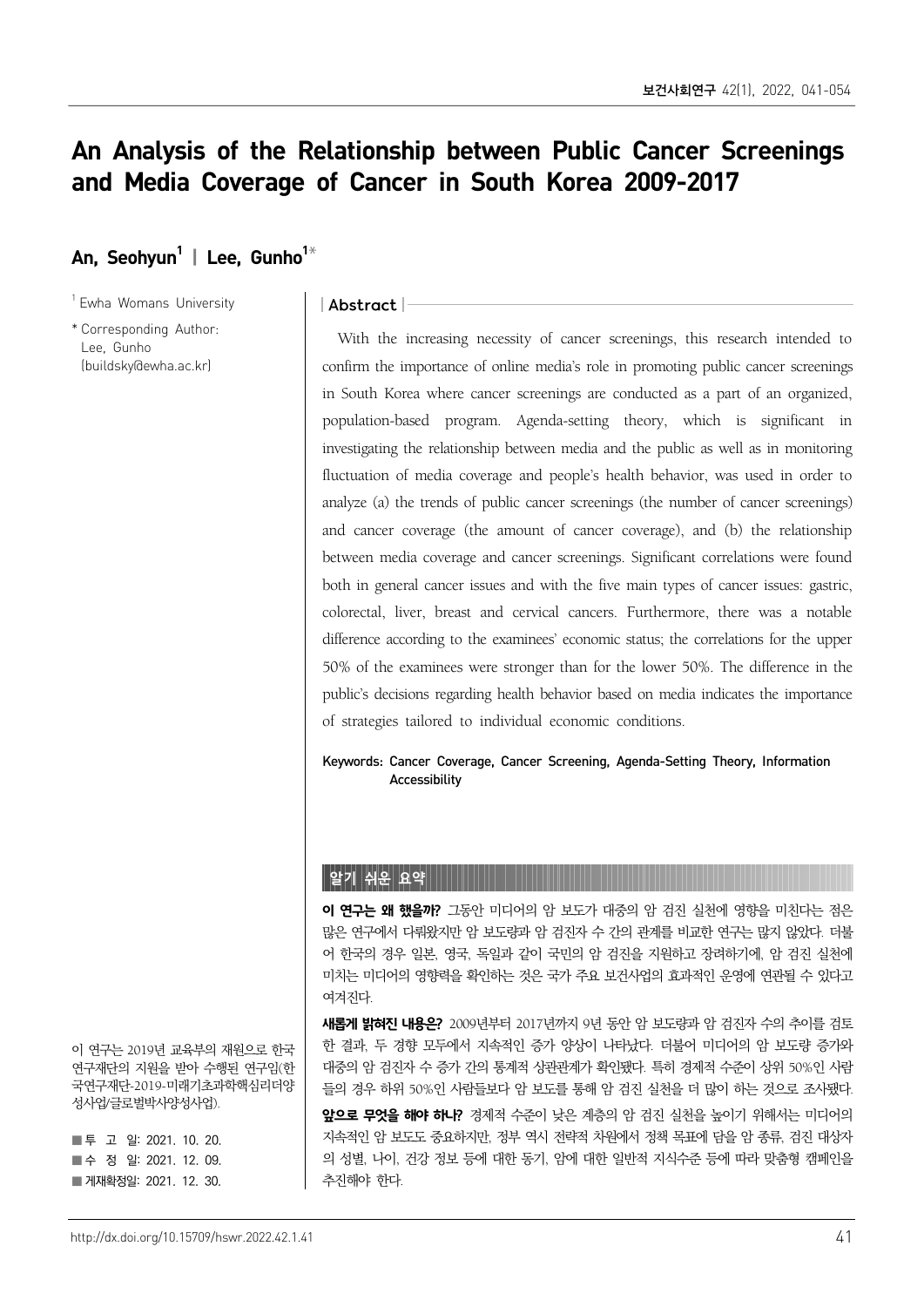### Ⅰ. Introduction

The primary cause of death in South Korea has been cancer since 1983 (Korean Ministry of Health and Welfare, 2020). About 23,200 people were newly diagnosed with cancer in 2018 and 79,000 people died because of cancer (26.5% of total deaths). Cancer screenings have become crucial to decrease the mortality rate by detecting cancer early (Mausner & Bahn, 1974). The WHO (2020) reported that about one-third of the population who are diagnosed with cancer can be completely cured if it is detected early, and it recommended organized, population-based screening programs in lieu of opportunistic programs.

In South Korea, the public healthcare system is universal and population-based, and cancer screenings, along with several other health services, have been conducted under the guidance of the government since 1998. It is mandatory for all residents of South Korea to have National Health Insurance, and it is possible to subscribe to privatized health care providers for additional coverage. All residents who subscribe to National Health Insurance and meet the criteria found in the guidelines for cancer screenings can get screened regularly, even if they do not have additional coverage. These screenings are provided to those who meet the criteria for free or at about a 90% discount, depending on the income bracket of the subscriber. Through this policy benefit, the survival rate over a 5-year period of gastric, colon/rectal, liver, and cervical cancers in South Korea was higher than in the U.S where screenings are conducted on an opportunistic basis. This can be seen in the 5-year period from 2010 to 2014, where the survival rates were as follows: gastric cancer (Korea: 68.9% / U.S: 33.1%), colon cancer/rectal cancer (Korea: 71.8% / 71.1% / U.S: 64.9% / 64.1%), liver cancer (Korea: 27.2% / U.S: 17.4%), and cervical cancer (Korea: 77.3% / U.S: 62.6%) (Allemani et al., 2018). The reason for these differences cannot be limited to the effects of government screening programs because the different population sizes, cultures and racial makeup of these two countries are also

contributing factors. However, it is worth noting that South Korean's survival rate has been steadily increasing since the implementation of the public cancer screening program.

While the results of this research were identified considering the specific circumstances in South Korea, the aim was not only to identify the relationship between cancer coverage and public cancer screenings, but also to demonstrate the importance of media's role in the implementation of public health programs where the government is constantly allocating a part of their budget to cancer control. The method of raising public awareness about the importance of cancer screenings that media uses has revealed media's impact on the public's cognitive and attitudinal changes regarding health issues (Leask, Hooker, & King, 2010; Schwitzer et al., 2005).

Specifically, in the fields of communication, agenda-setting theory has been utilized when explaining media effects on the public's cognition and attitude related to health issues through the concept of accessibility (Moon, 2011). Among the health issues in the agenda-setting studies reviewed, many of the issues were cancer issues (i.e. Dixon, Warne, Scully, Dobbinson, & Wakefield, 2014; Fortunato, 2014; Hurley, Riles, & Sangalang, 2014; Ogata Jones, Denham, & Springston, 2006; Tang & Park, 2017; Yanovitzky & Blitz, 2000), but there were no studies confirming the relationship between cancer screening behavior and cancer coverage. All studies were focused on analyzing the partial relationship between media and public agendas.

Although these previous studies in agenda-setting theory did not investigate the relationship between media health coverage and public health behavior, many other studies in the field of health communication have confirmed a close relationship between media health coverage and public health behavior (i.e. Brown & Potosky, 1990; Soumerai, Ross-Degnan, & Kahn, 1992; Yanovitzky & Blitz, 2000). Particularly, in cancer issues, media's role is important in promoting the necessity of cancer screenings which need to occur regularly in accordance with cycles specific to each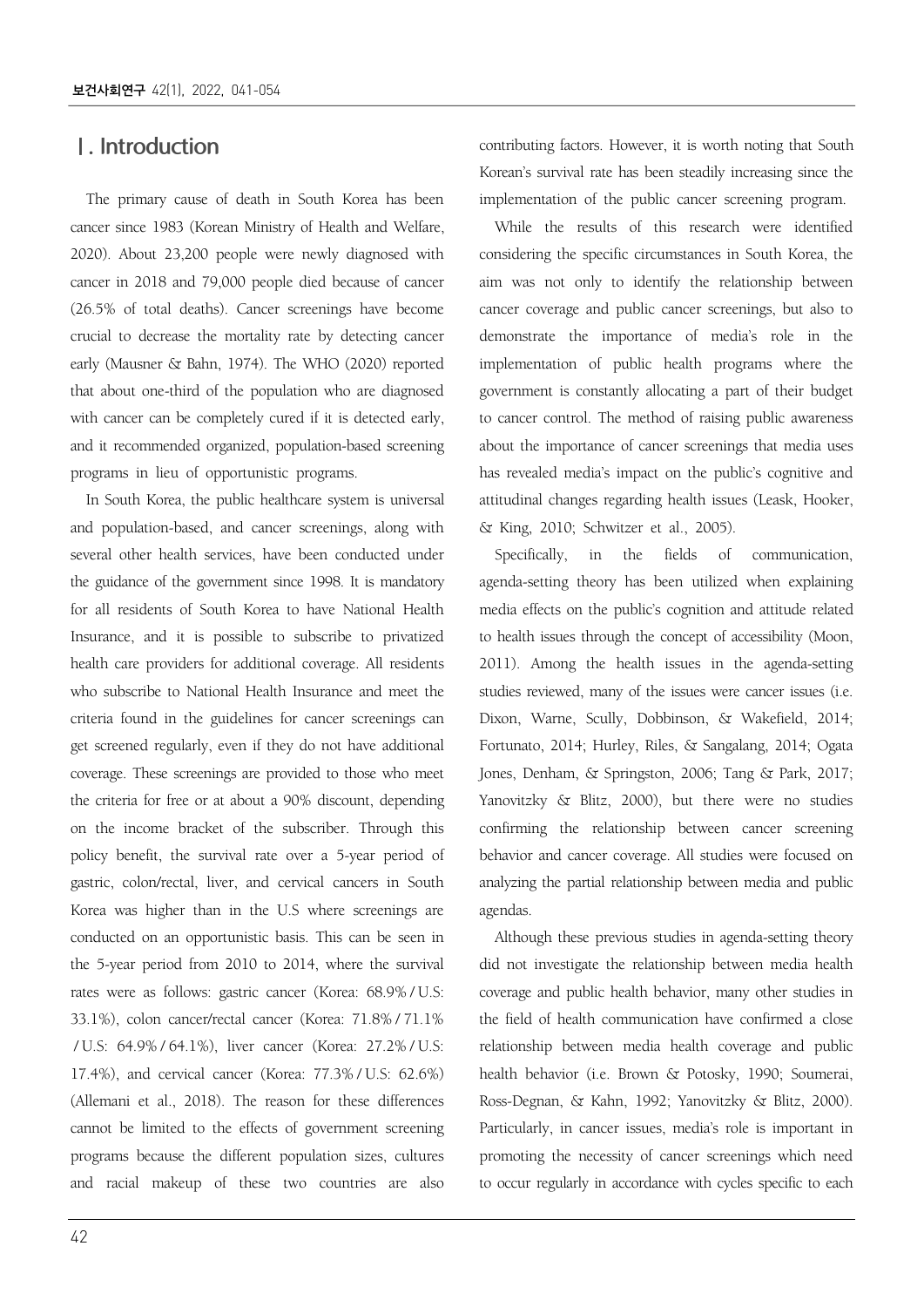type of cancer (Guo & Vu, 2018; Yanovitzky & Blitz, 2000). For instance, it has been confirmed that coverage on a celebrity diagnosed with cancer has directly increased the rate of public screening for that specific type of cancer (Fink et al., 1978; Cram et al., 2003). Beyond these temporary effects, media can affect long-term trends of cancer prevention behavior (i.e. quitting smoking and getting mammograms) by placing general media attention on an issue over time (Stryker, Moriarty, & Jensen, 2008). Additionally, the underlying foundation of these studies is that the quantity of information in news media affects the number of people who will adopt a healthier lifestyle. In other words, higher frequency of information increases its accessibility, which, in turn, has an effect on behavior (Iyengar & Kinder, 1987, p.64). Therefore, this research analyzed cancer coverage in South Korea and the entire nation's cancer screening data for cancer examinations over 9 years, and it identified the correlation between media and the public through information accessibility.

## Ⅱ. Agenda-Setting Theory as the Underlying Mechanism of the Relationship between Cancer Coverage and Cancer Screenings

Of the mass communication theories, agenda-setting theory is one of the most studied (Bryant & Miron, 2004), and it has shown that the media has a strong influence on determining what the public thinks about (Weaver, 2007). The media effects in this theory are explained through the accessibility of information (Kim, Scheufele, & Shanahan, 2002). When media frequently reports on a particular issue more than other issues, the accessibility of information on that frequently mentioned issue increases, thereby making the public perceive that issue as highly important. This is the core of agenda-setting theory (McCombs & Valenzuela, 2020).

These accessibility-based media effects, or agenda-setting

effects, are explained through the concept of salience. This concept refers to media emphasizing only certain topics, since media reporting on all the information in the world would result in oversaturation of the news (Weaver, 2007), and is classified according to the level of agenda setting effects as issue in the first level and attributes in the second level. It follows that cognitive and attitudinal agenda-setting effects are created by transferring salience from media to public; cognitive effects as the first-level agenda-setting effects and attitudinal effects as the second-level agenda setting effects (McCombs & Valenzuela, 2020). Furthermore, by opening new theoretical possibilities of agenda setting theory beyond cognition and opinion, behavior has become regarded as one of the outcomes of agenda-setting effects (McCombs, Shaw, & Weaver, 2014).

This expansion of agenda setting effects scope through priming theory has allowed behavior to become examined as a third outcome in agenda setting theory (McCombs, 2010). Schank & Abelson (2013) found that priming directly influenced public behavior according to information's accessibility. Other agenda-setting research also identified that behavior has a significant correlation with second level of agenda-setting effects (attitude) based on the hierarchy of effects model, where cognition, attitude, and behavior as media effects are sequentially linked, making behavior agenda-setting effects come from attitude effects (Camaj, 2014; Moon, 2011). Therefore, this article conducted a study focused on the public's health behavior change impacted by second level of agenda-setting effects. However, the previous studies (i.e. Camaj, 2014; Moon, 2011) were usually focused on political action, not health action, so this research is expected to have implications not seen before.

Additionally, public health behavior, which is the dependent variable in this research, has been formed through constant media exposure. Through repetitive media coverage, the public can recognize the symptoms, test cycles, and appropriate treatment of diseases, especially in cases such as cancer where regular examinations are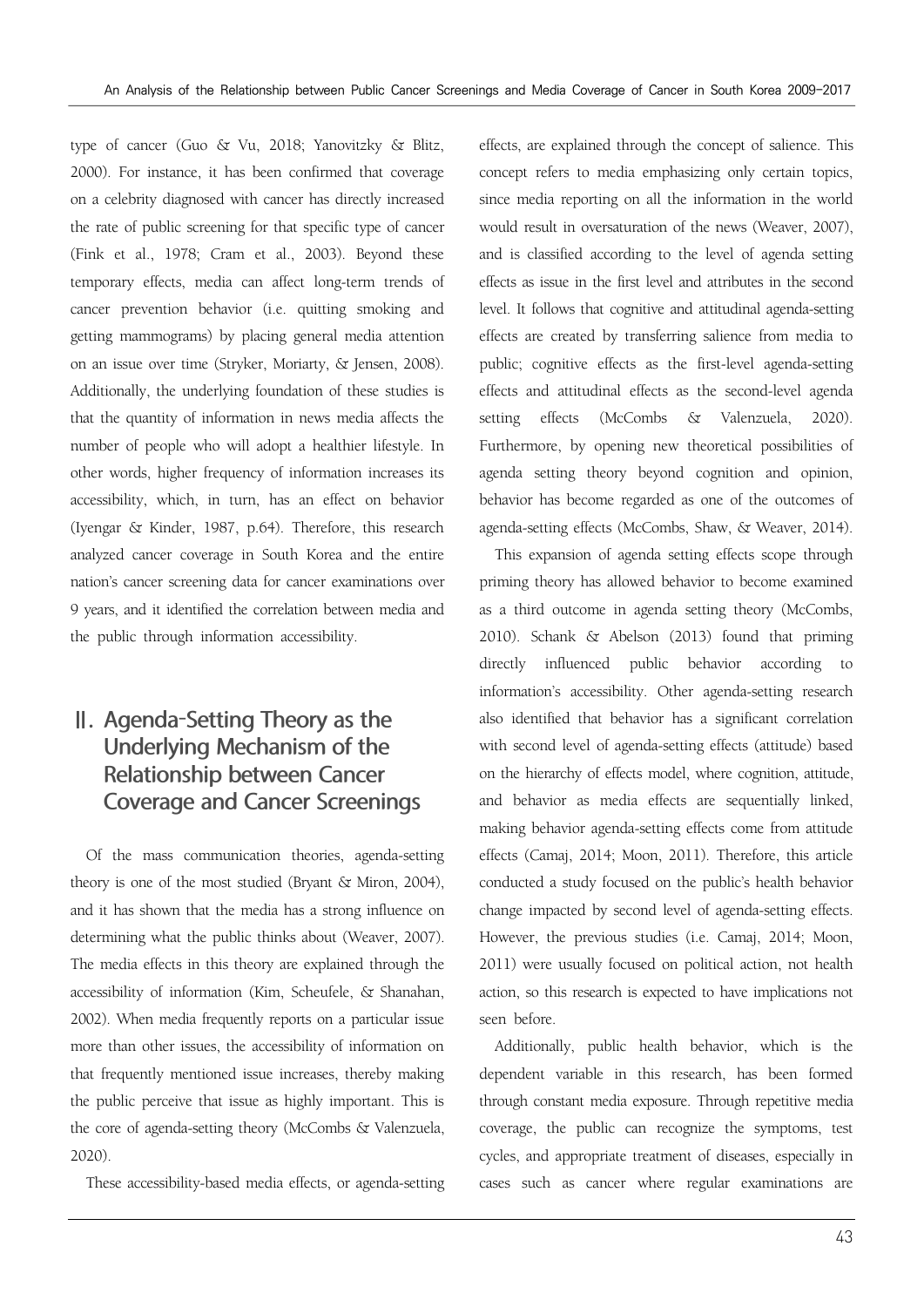required (Hornik et al., 2013). Users who can easily access cancer coverage, giving them a higher level of accessibility to cancer information. The higher level of information accessibility leads to users' periodic recollection of media that serves as a reminder to not forget cancer screenings and prompts users to undergo cancer screenings.

Agenda-setting research on health issues also has important implications in relation to the background of agenda-setting theory itself, cognitive utilitarian theory. This theory sees humans as problem solvers seeking useful information or skills to cope with surrounding difficulties (McGuire, 1974). People now accept media information for their survival and prosperity, resulting in the creation of media effects (Camaj, 2014). In agenda-setting theory, therefore, health issues can be considered directly related to users' survival motivation. Whether or not media effectively delivers information beneficial to the survival of members of the public can be confirmed by measuring the close relationship of health issues between media salience and public salience.

In order to identify the relationship between cancer coverage and public health behavior, specifically for prevention and early detection through cancer screenings, this research analyzed the trends of media and the public through the concept of accessibility in the context of agenda-setting. This is because analyzing based on accessibility can allow for a more effective investigation into the relationship between media and the public as well as for more effective monitoring of the fluctuation of media coverage and people's health behavior. Therefore, this research aimed to demonstrate the trends of public cancer screenings and cancer coverage (RQ1-1&1-2), and to confirm the relationship between media coverage and cancer screenings (RQ2).

RQ1-1. How did public cancer screenings (the number of cancer screenings in South Korea) trend over a 9-year period?

RQ1-2. How did cancer coverage (the amount of cancer coverage in South Korea) trend over a 9-year period?

RQ2. How did the amount of cancer coverage correlate to the number of cancer screenings over a 9-year period?

### Ⅲ. Methods

For analyzing the change of media and the public over time based on the concept of accessibility, the data of cancer coverage can be analyzed as media salience about cancer issues and the public data of cancer screenings can be analyzed as public salience. Furthermore, the public and media data collected was in general cancer issues and issues related to specific types of cancer. This distinction between general cancer issues and specific types of cancer issues was made because general cancer issues can be used to find general trends whereas specific cancer issues take into account the differences in methods of cancer screenings and characteristics of screening subjects. Therefore, this research analyzed media and public data and extracted results through two means of analysis: (a) primary analysis of media and the public for general cancer issues, and (b) secondary analysis of media and the public for specific types of cancer issues. Simple linear regression and Pearson's correlation analysis were utilized as the statistical method for confirming the results.

#### **1. Collecting Cancer Coverage Data**

The process of collecting and coding media data was taken from a previous study that analyzed cancer coverage (Cohen, Caburnay, Luke, Rodgers, & Cameron, 2008). The physical data collection in this research, however, utilized the Selenium package in Python to find all online news articles in 5 major South Korean newspapers<sup>1)</sup> (i.e. Kyunghyang, Dong-A, Chosun, JoongAng, and Hankyoreh) related to the keyword "health + cancer". Researchers selected these news agencies by considering the amount of articles on cancer published online and the quality of articles on cancer through the preliminary survey. Article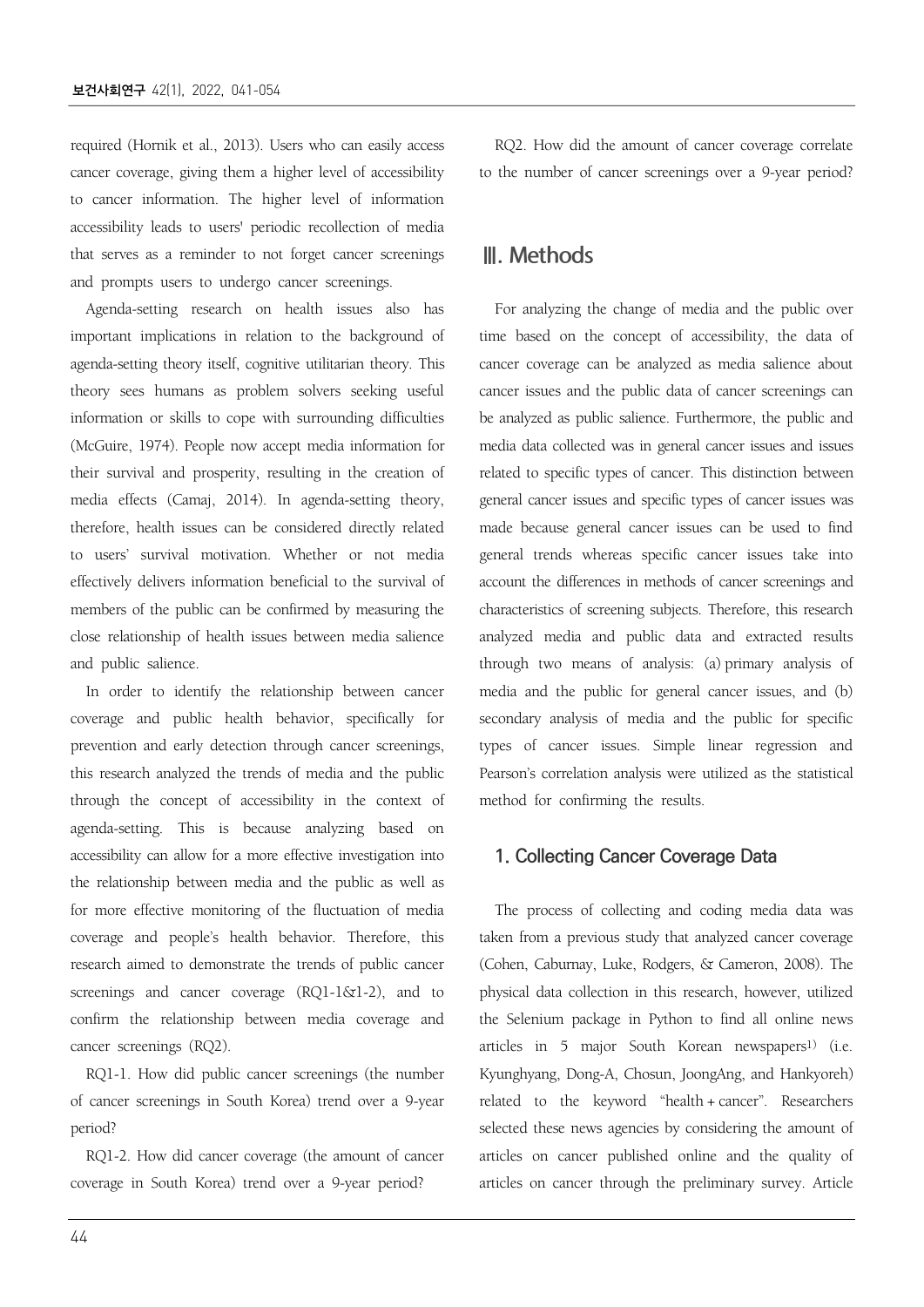collection was conducted from June 1 to 22 in 2019. As a result, 18,533 news articles published online from January 1, 2009 to December 31, 20172) were collected. Researchers reviewed the articles found and excluded repeats of articles already published, articles completely unrelated to cancer (general cancer and the five specific types of cancer used in this study), personnel articles from institutions, obituary articles, and advertising articles sponsored by companies. After completing this review, 16,813 articles remained. In order to conduct content analysis for media salience, these articles were then classified using the Python program according to the type of cancer.

#### **2. Collecting Cancer Screening Data**

This research was conducted in South Korea where cancer screenings are conducted under the guidance of the government. As of 2018, the government subsidized five types of cancer screenings: gastric, colon, liver, breast, and cervical cancer (see Table 1). All subscribers of National Health Insurance who meet the criteria found in the guidelines for cancer screenings have access to regular screenings. Therefore, the specific conditions in South Korea are effective when observing agenda-setting effects; starting from the government's health policy agenda, that is then transferred to media agenda, and finally, public agenda based on the population data of cancer screenings.

The public data regarding cancer screenings was collected and grouped into two different economic classes because this research was subject to the South Korean public healthcare system wherein governmental agencies administer national cancer screenings in two tiers: public health centers (PHC) which cover the lower 50% of national health insurance subscribers and people who receive medical benefits from the government, and NHIS which handles the upper 50% of national health insurance subscribers. Data on PHC screenings was only available from Statistics Korea (KOSTAT), therefore data on the lower 50% was collected from KOSTAT and data on the upper 50% was collected from NHIS. All members of the public who meet the guidelines can receive cancer screenings at

Table 1. The South Korean Government Guideline of Cancer screening as of 2017

| Type of cancer  | Age                                                                                               | Frequency      | <b>Modalities</b><br>Endoscopy or Gastrography                   |  |  |
|-----------------|---------------------------------------------------------------------------------------------------|----------------|------------------------------------------------------------------|--|--|
| Gastric cancer  | > 40                                                                                              | Every 2 years  |                                                                  |  |  |
| Colon cancer    | > 50                                                                                              | Every year     | Fecal occult blood testing;<br>if abnormal finding - colonoscopy |  |  |
| Liver cancer    | > 40-year-old subjects with<br>liver cirrhosis, hepatitis B Ag<br>$(+)$ , or hepatitis C Ab $(+)$ | Every 6 months | Liver ultrasound and<br>a-fetoprotein                            |  |  |
| Breast cancer   | > 40                                                                                              | Every 2 years  | Breast physical examination and<br>mammography                   |  |  |
| Cervical cancer | > 20 years old or sexually<br>active female                                                       |                | Pap smear<br>optional - HPV test                                 |  |  |

Source: Korean Ministry of Health and Welfare (2020)

<sup>1)</sup> The articles in Dong-A, Hankyoreh, and Kyunghyang could be found on Naver News so they were crawled from Naver News. However, the articles in Chosun and JoongAng, could not be found on Naver News so they were crawled from each news agency's health section webpage.

<sup>2)</sup> The South Korea Government implemented a national 'Health Screening Standard (건강검진 실시기준)' on January 19, 2009, in order to implement and promote various health screening programs including cancer screenings. Therefore, because the government was more actively promoting cancer screenings as of 2009, that year was selected as the starting year for the data collection in this study. Furthermore, the ending year for data collection was selected as 2017 because of big news events such as the PyeongChang Olympics and the North Korea–United States summit in 2018 reducing the amount of cancer coverage that year.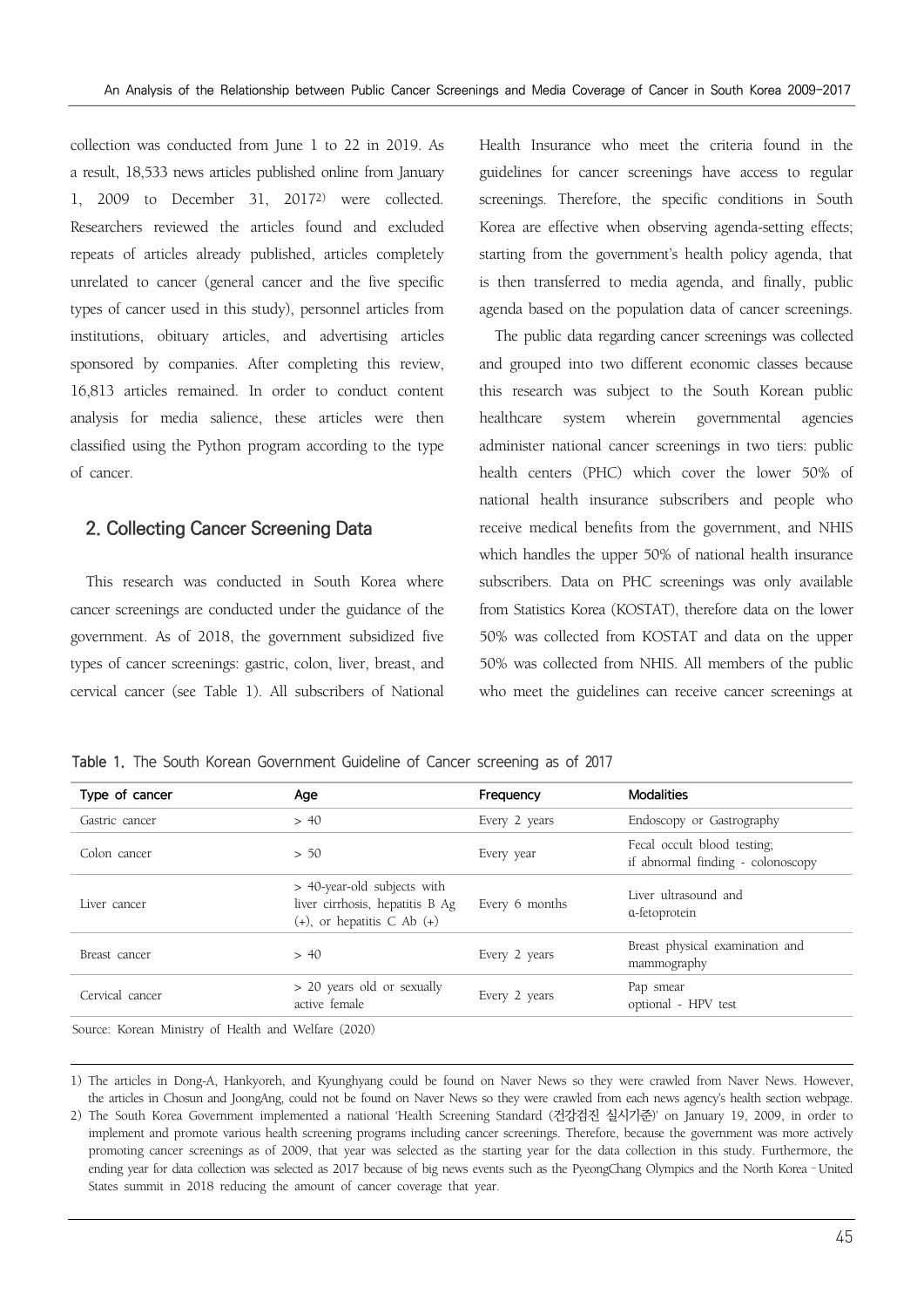the hospital for free in the former case or for 10% of the total costs in the latter case. For this reason, this research can also identify the media effects of cancer prevention based on difference in economic status.

### Ⅳ. Results

### **1. Trends of Media Cancer Coverage (RQ1-1)**

As a result of analyzing the trend of the total amount of cancer coverage through simple linear regression (IV=year, DV=number of articles), a gradual increase was shown through 2017 (B=146.88, R<sup>2</sup>=.92,  $p$  <.001). Furthermore, the amount of coverage according to the type of cancer showed patterns of increase. When analyzing the trends of each graph using simple linear regression, the incline (B) of breast cancer showed the largest increase  $(B=20.35, R<sup>2</sup>=.63, p=.011)$ , followed by colon  $(B=17.92, R<sup>2</sup>)$ R<sup>2</sup>=.83,  $p = .001$ ), cervical (B=12.73, R<sup>2</sup>=.73,  $p = .004$ ), liver (B=10.82, R<sup>2</sup>=.87,  $p$  <.001), and gastric (B=10.25, R<sup>2</sup>=.88,  $p$ <.001). The most reported type of cancer was also breast cancer, followed by colon, gastric, cervical and liver cancer (Table 2).

Also shown in Table 2, the ranking of news agencies from the highest amount of cancer coverage to the lowest were found to be Kyunghyang, JoongAng, Chosun, Dong-A, and Hankyoreh. Chosun news agency showed the most correlated trend for the total number of articles ( $r=0.92$ ,  $p$ =.001), followed by Kyunghyang (r=.81,  $p = .008$ ), Dong-A  $(r=.73, p=.026)$ , and Joongang  $(r=.72, p=.027)$  agencies. Hankyoreh did not show significant results.

#### Table 2. Data of Cancer Coverage Numbers

|                      | 2009                                         | 2010                                                | 2011  | 2012                                                  | 2013  | 2014                                                | 2015  | 2016  | 2017  | Total  |  |  |
|----------------------|----------------------------------------------|-----------------------------------------------------|-------|-------------------------------------------------------|-------|-----------------------------------------------------|-------|-------|-------|--------|--|--|
| Total                | 1,817                                        | 1,336                                               | 1,709 | 1,569                                                 | 1,915 | 2,126                                               | 2,319 | 2,200 | 2,375 | 16,813 |  |  |
| (Number of articles) |                                              |                                                     |       | $R^2 = .92$ , B=146.88, S.E=16.00, t=9.18, $p < .001$ |       |                                                     |       |       |       |        |  |  |
| Type of Cancer       |                                              |                                                     |       |                                                       |       |                                                     |       |       |       |        |  |  |
| Gastric              | 150                                          | 177                                                 | 165   | 174                                                   | 217   | 205                                                 | 210   | 227   | 236   | 1,761  |  |  |
| Cancer               |                                              |                                                     |       |                                                       |       | $R^2 = .88$ , B=10.25, S.E=1.46, t=7.02, $p < .001$ |       |       |       |        |  |  |
| Colon                | 169                                          | 207                                                 | 269   | 222                                                   | 257   | 283                                                 | 325   | 317   | 312   | 2,361  |  |  |
| Cancer               |                                              | $R^2 = .83$ , B=17.92, S.E=3.09, t=5.79, $p = .001$ |       |                                                       |       |                                                     |       |       |       |        |  |  |
| Liver                | 103                                          | 137                                                 | 155   | 161                                                   | 163   | 180                                                 | 205   | 191   | 195   | 1,490  |  |  |
| Cancer               |                                              |                                                     |       |                                                       |       | $R^2 = .86$ , B=10.82, S.E=1.64, t=6.61, $p < .001$ |       |       |       |        |  |  |
|                      | 231                                          | 251                                                 | 258   | 242                                                   | 370   | 353                                                 | 401   | 403   | 323   | 2,832  |  |  |
| Breast Cancer        | $R2=.63$ , B=20.35, S.E=5.89, t=3.46, p=.011 |                                                     |       |                                                       |       |                                                     |       |       |       |        |  |  |
| Cervical             | 126                                          | 150                                                 | 156   | 124                                                   | 164   | 213                                                 | 211   | 237   | 202   | 1,583  |  |  |
| Cancer               |                                              | $R2=.73$ , B=12.73, S.E=2.96, t=4.30, $p=.004$      |       |                                                       |       |                                                     |       |       |       |        |  |  |
| Type of News Agency  |                                              |                                                     |       |                                                       |       |                                                     |       |       |       |        |  |  |
|                      | 257                                          | 265                                                 | 359   | 311                                                   | 324   | 276                                                 | 444   | 333   | 401   | 2,970  |  |  |
| Dong-A               |                                              |                                                     |       |                                                       |       | $r=.73, p=.026$                                     |       |       |       |        |  |  |
|                      | 224                                          | 332                                                 | 385   | 350                                                   | 418   | 452                                                 | 452   | 554   | 591   | 3,758  |  |  |
| Chosun               |                                              |                                                     |       |                                                       |       | $r=.92, p=.001$                                     |       |       |       |        |  |  |
| JoongAng             | 298                                          | 353                                                 | 407   | 397                                                   | 404   | 388                                                 | 425   | 538   | 733   | 3,943  |  |  |
|                      | $r=.72, p=.027$                              |                                                     |       |                                                       |       |                                                     |       |       |       |        |  |  |
|                      | 167                                          | 161                                                 | 194   | 202                                                   | 196   | 206                                                 | 216   | 196   | 157   | 1,695  |  |  |
| Hankyoreh            |                                              |                                                     |       |                                                       |       | $r=.81, p=.008$                                     |       |       |       |        |  |  |
|                      | 318                                          | 225                                                 | 364   | 309                                                   | 573   | 804                                                 | 782   | 579   | 493   | 4,447  |  |  |
| Kyunghyang           |                                              |                                                     |       |                                                       |       | $r=.37, p=.323$                                     |       |       |       |        |  |  |
|                      |                                              |                                                     |       |                                                       |       |                                                     |       |       |       |        |  |  |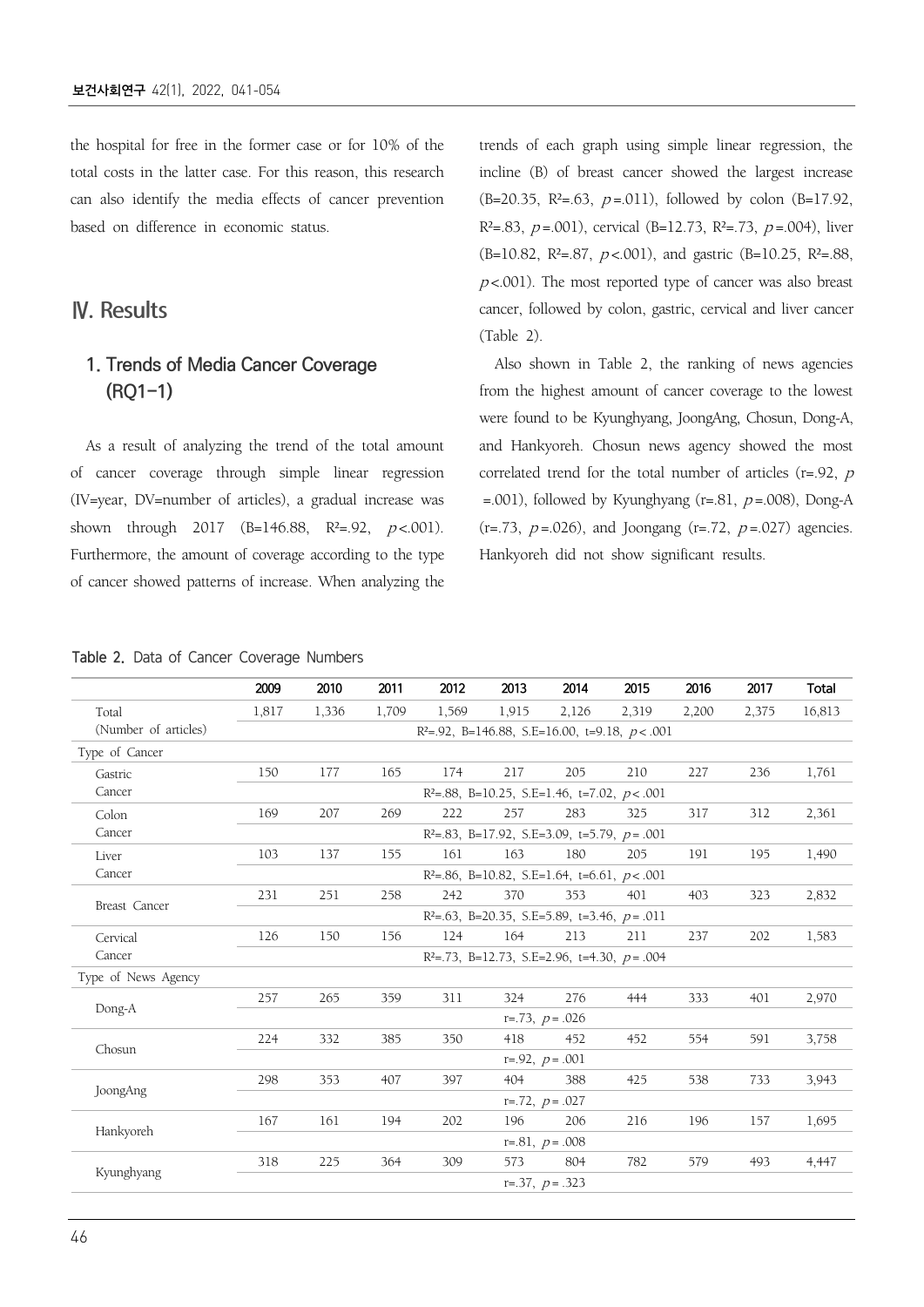### **2. Trends of Public Cancer Screenings (RQ1-2)**

The number and rate of cancer screenings reported every year by the South Korean government are shown in Table 3. Through analyzing the simple linear regression (IV=year, DV=number of screenings), the total number of screenings has steadily increased from 2009 to 2017  $(R<sup>2</sup>=.97,$ B=1132.40,  $p$ <.001). The number of screenings provided by PHC and NHIS also showed a general increase (PHC:  $R^2 = .83$ , B=431.97, p=.001, NHIS:  $R^2 = .99$ , B=700.43, p <.001), but NHIS data showed a larger increase than PHC data.

The trends of cancer screenings according to the type of cancer were confirmed using graphs (Figure 1). When confirming the scale of incline (B) of each type of cancer screening (Table 4), the order of screenings based on the degree of incline from large to small is as follows: colon

 $(t)$ 

Table 3. Data of Cancer Screenings Numbers and Rates

|                      |                                                         |       |       |       |       |                                                   |       |       | (LI IUUSALIU) |  |  |
|----------------------|---------------------------------------------------------|-------|-------|-------|-------|---------------------------------------------------|-------|-------|---------------|--|--|
|                      | 2009                                                    | 2010  | 2011  | 2012  | 2013  | 2014                                              | 2015  | 2016  | 2017          |  |  |
| Total                | 12457                                                   | 13305 | 15676 | 16695 | 17866 | 18006                                             | 18627 | 20674 | 22113         |  |  |
| Number of screenings | $R^2 = .97$ , B=1132.40, S.E=78.65, t=14.40, $p < .001$ |       |       |       |       |                                                   |       |       |               |  |  |
| PHC                  | 6793                                                    | 7120  | 8619  | 8802  | 9525  | 9122                                              | 8878  | 9868  | 10702         |  |  |
|                      | 32.5%                                                   | 35.7% | 41.2% | 36.7% | 37.4% | 37.3%                                             | 34.7% | 37.7% | 39.7%         |  |  |
|                      | $R2=.83$ , B=431.97, S.E=75.19, t=5.75, p=.001          |       |       |       |       |                                                   |       |       |               |  |  |
| <b>NHIS</b>          | 5964                                                    | 6185  | 7057  | 7893  | 8341  | 8884                                              | 9749  | 10806 | 11411         |  |  |
|                      | 45.3%                                                   | 47.8% | 50.1% | 39.4% | 43.5% | 45.8%                                             | 48.3% | 49.2% | 50.4%         |  |  |
|                      |                                                         |       |       |       |       | $R2=.99$ , B=700.43, S.E=27.78, t=25.21, p < .001 |       |       |               |  |  |

#### Figure 1. Trends of Numbers of Cancer Screenings

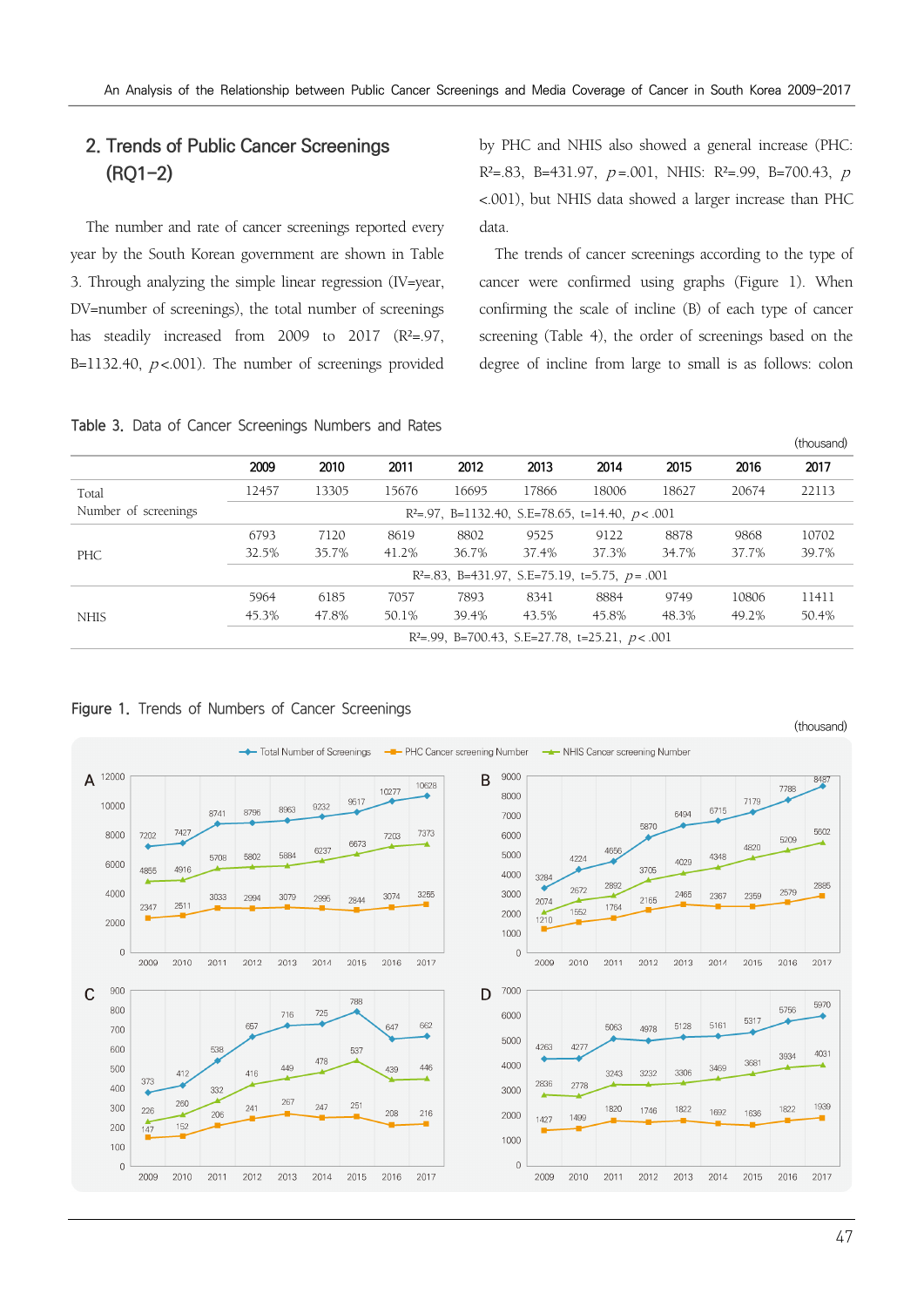

#### Figure 1. Trends of Numbers of Cancer Screenings (continued)

Note: A gastric cancer, B colon cancer, C liver cancer, D breast cancer, and E cervical cancer

(Total: 623.25, R<sup>2</sup>=.98,  $p$ <.001; NHIS: 437.03, R<sup>2</sup>=.99,  $p$  $\leq$  001; PHC: 186.22, R<sup>2</sup>=.90,  $p \leq$  001), cervical (Total: 398.67,  $R^2 = .95$ ,  $p < .001$ ; NHIS: 307.60,  $R^2 = .97$ ,  $p < .001$ ; PHC: 81.07, R<sup>2</sup>=.72, p=.004), gastric (Total: 404.03,  $R^2 = .94$ ,  $p < .001$ ; NHIS: 321.63,  $R^2 = .97$ ,  $p < .001$ ; PHC: 82.40, R<sup>2</sup>=.60,  $p = .015$ ), breast (Total: 199.27, R<sup>2</sup>=.91,  $p$ <.001; NHIS: 156.02, R²=.95, <sup>p</sup> <.001; PHC: 43.25, R²=.90,  $p = .031$ ), and liver (Total: 40.48, R<sup>2</sup>=.60,  $p = .014$ ; NHIS: 31.48,  $R^2 = 70$ ,  $p = .005$ ; PHC: 9.00,  $R^2 = .34$ ,  $p = .101$ ). All graphs showed that the increase in screenings from NHIS is greater than the increase in screenings provided by PHC.

### **3. Relationship between Media Cancer Coverage and Public Cancer Screenings (RQ2)**

In order to investigate between media and the public over a continuous period of time, this study confirmed the correlation between media and public data as shown in Table 5. Once confirmed, the correlation result from primary analysis (general cancer issues) was shown to be statistically high (r=.93,  $p < .001$ ). When dividing the public into the two types, both correlations showed significance

Table 4. Simple Linear Regression Analysis of Cancer Screenings Data

| Type of Cancer     | Data        | Result                                                 |
|--------------------|-------------|--------------------------------------------------------|
| Gastric<br>Cancer  | Total       | $R^2 = .94$ , B=404.03, S.E=38.41, t=10.52, p < .001   |
|                    | PHC         | $R^2 = .60$ , B=82.40, S.E=25.67, t=3.21, $p = .015$   |
|                    | <b>NHIS</b> | $R^2 = .97$ , B=321.63, S.E=22.44, t=14.33, p < .001   |
|                    | Total       | $R^2 = .98$ , B=623.25, S.E=35.22, t=17.70, $p < .001$ |
| Colon<br>Cancer    | PHC         | $R^2 = .90$ , B=186.22, S.E=23.10, t=8.06, $p < .001$  |
|                    | <b>NHIS</b> | $R2=.99$ , B=437.03, S.E=15.70, t=27.84, p<.001        |
|                    | Total       | $R^2 = .60$ , B=40.48, S.E=12.40, t=3.27, $p = .014$   |
| Liver<br>Cancer    | PHC         | $R^2 = .34$ , B=9.00, S.E=4.77, t=1.89, $p = .101$     |
|                    | <b>NHIS</b> | $R^2 = .70$ , B=31.48, S.E=7.89, t=3.99, $p = .005$    |
|                    | Total       | $R^2 = .91$ , B=199.27, S.E=24.42, t=8.16, $p < .001$  |
| Breast<br>Cancer   | PHC         | $R^2 = .51$ , B=43.25, S.E=16.12, t=2.68, $p = .031$   |
|                    | <b>NHIS</b> | $R2=.95$ , B=156.02, S.E=13.13, t=11.89, $p < .001$    |
| Cervical<br>Cancer | Total       | $R^2 = .95$ , B=398.67, S.E=35.94, t=11.39, $p < .001$ |
|                    | PHC         | $R^2 = .72$ , B=91.07, S.E=21.68, t=4.20, $p = .004$   |
|                    | <b>NHIS</b> | $R^2 = .97$ , B=307.60, S.E=22.13, t=13.90, $p < .001$ |
|                    |             |                                                        |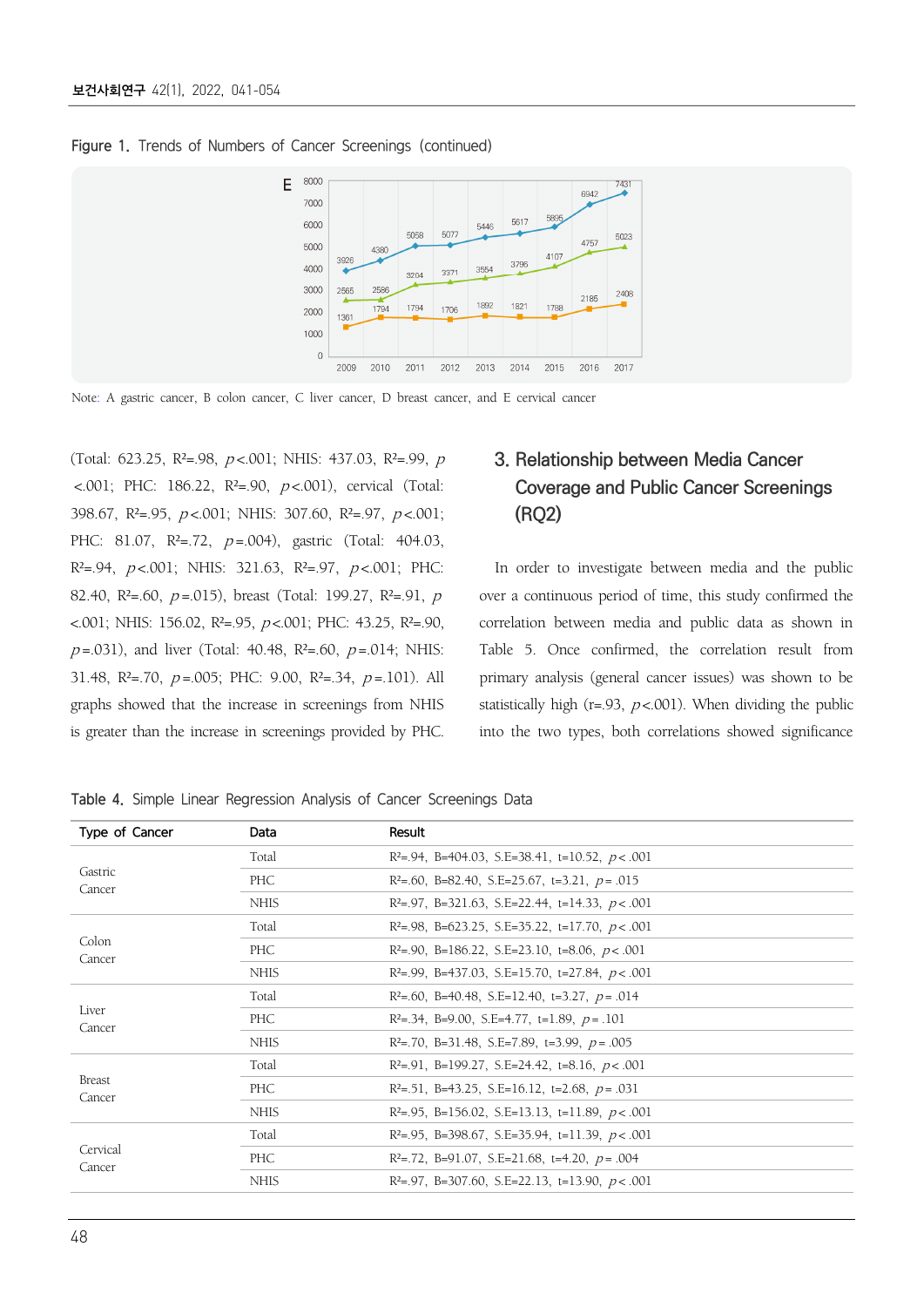between media and the public: the correlation for PHC  $(r=.87, p=.002)$  and the correlation for NHIS  $(r=.94, p)$ <.001). The correlations from secondary analysis (specific type of cancer issues) were significant for all types of cancer: gastric (r=.87,  $p = .002$ ), colon (r=.88,  $p = .002$ ), liver  $(r=.88, p=.002)$ , breast  $(r=.69, p=.041)$ , and cervical  $(r=.80, p=.009)$ . In terms of the examinees' economic status, significant correlations were found in all types of cancer excluding breast cancer, and all types of correlations from PHC were lower than those from NHIS: gastric (PHC: r=.71,  $p = .031$ , NHIS: r=.88,  $p = .002$ ), colon (PHC: r=.84,  $p = .005$ , NHIS: r= $.89$ ,  $p = .001$ ), liver (PHC: r= $.70$ ,  $p = .034$ , NHIS: r=.92, p <.001), breast (PHC: r=.42, p =.261, NHIS: r=.74,  $p = .022$ ), and cervical (PHC: r=.68,  $p = .044$ , NHIS:  $r=.82, p=.007$ .

### Ⅴ. Conclusions and Discussion

This research elucidated the degree to which cancer coverage affected public cancer screenings by utilizing data on the amount of cancer coverage and on the number of cancer screenings. This study does not assert that media reports on cancer are the most powerful factor of influence on the public's practice regarding cancer screenings. However, by confirming the relationship between media and reality, this research aimed to identify the extent of media's role in the construction of society. The results illustrated high correlations between media and the public for cancer issues. Specifically, the correlations varied by economic status; it was shown that individuals with higher economic status had a stronger relationship with media.

With the increasing demand for public health systems organized by the government, several significant implications stem from the results of this study. The increase in the number of patients diagnosed with cancer around the world cause the financial burden of treatment costs affecting individuals within the public to grow (WHO, 2020). For these reasons, WHO suggests that the government provides cancer screening programs as an effective means to minimize the burden on both individuals and governments. In many countries including South

| Table 5. Pearson's Correlation Analysis of the Relationship between Cancer Coverage and Cancer Screenings |  |  |  |  |  |  |  |  |  |
|-----------------------------------------------------------------------------------------------------------|--|--|--|--|--|--|--|--|--|
|-----------------------------------------------------------------------------------------------------------|--|--|--|--|--|--|--|--|--|

| Type of Cancer    |                         | Data        | Result            |
|-------------------|-------------------------|-------------|-------------------|
|                   |                         | Total       | $r=.93, p<.001$   |
| General<br>Cancer |                         | PHC         | $r=.87, p=.002$   |
|                   |                         | <b>NHIS</b> | $r=.94, p < .001$ |
|                   |                         | Total       | $r=.87, p=.002$   |
|                   | Gastric<br>Cancer       | PHC         | $r=.80, p=.009$   |
|                   |                         | <b>NHIS</b> | $r=.88, p=.002$   |
|                   |                         | Total       | $r=.88, p=.002$   |
|                   | Colon<br>Cancer         | PHC         | $r=.84, p=.005$   |
|                   |                         | <b>NHIS</b> | $r=.89, p=.001$   |
| Specific          |                         | Total       | $r=.88, p=.002$   |
| Type of           | Liver<br>Cancer         | PHC         | $r=.70, p=.034$   |
| Cancer            |                         | <b>NHIS</b> | $r=.92, p<.001$   |
|                   |                         | Total       | $r=.69, p=.041$   |
|                   | <b>Breast</b><br>Cancer | PHC         | $r=.42, p=.261$   |
|                   |                         | <b>NHIS</b> | $r=.74, p=.022$   |
|                   |                         | Total       | $r=.80, p=.009$   |
|                   | Cervical<br>Cancer      | PHC         | $r=.68, p=.044$   |
|                   |                         | <b>NHIS</b> | $r=.82, p=.007$   |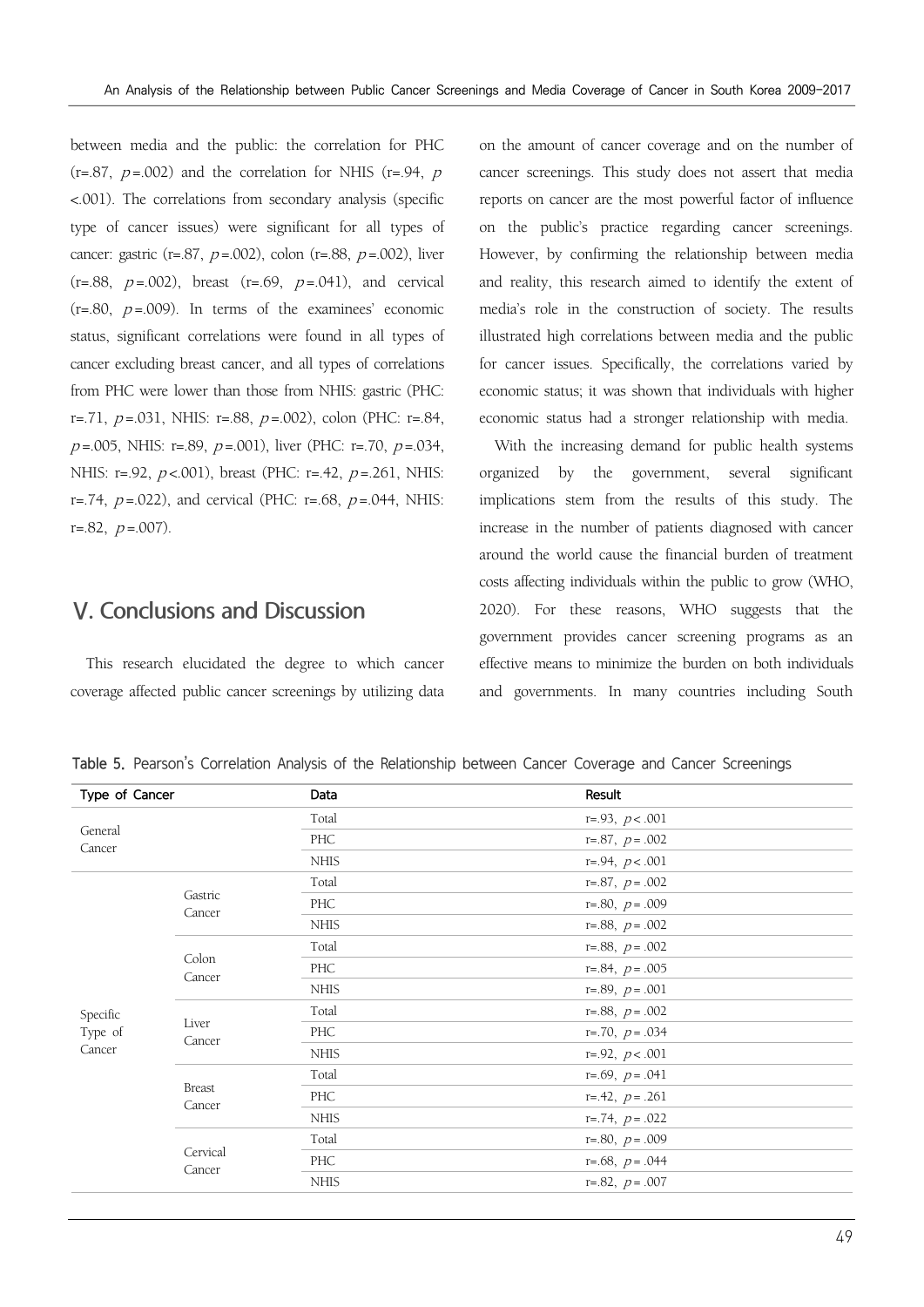Korea, Japan, United Kingdom, and Germany, cancer screenings are conducted as organized, population-based programs, and it is expected that more countries will transition opportunistic programs to this system. Therefore, the results from this research can become the basis for a stable foundation that shows the necessity of media's role in increasing participation in governmental programs. Furthermore, governments and institutions organizing public health programs can utilize the results of this research when designing strategies for the utilization of media in the future.

In addition to the implications of these results helping to inform the media aspect of government programs, the media effects showed different patterns depending on economic status as well. These results support the results from previous studies that showed the differences in ability to acquire new information according to economic status (O'Malley et al., 2001). Viswanath et al. (2006) identified that people with higher economic status accepted new information at a faster rate than people with lower economic status, and they related their results to a study (Hornik, 2002) that stated that the public's knowledge of health risks directly influences health behavior. The interpretation of the results in our study can also be related to these previous studies. Therefore, the relationship between media and NHIS's examinees (higher economic status) being stronger than the relationship between media and PHC's examinees (lower economic status), could be caused by the difference of the examinee's receptive capacity for media information, in addition to the difference of economic status. These results give empirical support to the assertions of previous studies and allow for future studies in media effects to investigate the influence of economic status on health behavior.

In terms of breast cancer, specifically, further research must be conducted to identify the reason from the content of breast cancer coverage, because the results for breast cancer are not as straightforward as those for other cancers. The relationship for breast cancer in the total and upper

50% of examinees was lower than for other cancers despite having the highest amount of media coverage. In order to interpret these results, further studies should be conducted. Specifically, considering the results of the previous study (Lee, Nagler, & Wang, 2018), it is necessary to identify whether the number of breast cancer screenings were lower due to the emergence of conflicting news causing public confusion about breast cancer.

Breast cancer was also the only cancer to have no relationship confirmed in the lower 50% of examinees. The graph of breast cancer coverage showed the largest increment, while the graph of breast cancer screenings showed the second-lowest increment. In other words, it can be interpreted that the increase in media coverage did not lead to the increase in the number of examinees. These results demonstrate a need for campaign strategies to be tailored to the type of cancer as well as the economic status of examinees. In addition to projects to raise breast cancer awareness, such as the pink ribbon campaign, campaigns targeting women with low incomes should be designed and conducted. Additionally, among women with low incomes, a customized campaign for migrant women in particular will be needed to combat obstacles such as language barriers and cultural differences.

Despite the possibility for advancement in this field presented in this study, there are limitations that need to be overcome through further research. This study's use of governmental data is the reason that it was not able to identify various individual factors that can affect agenda-setting effects on health behaviors, such as demographic variables, psychological factors, motivation, patterns of media use, and social capital. Additionally, the effects of factors such as amount of health education, cancer-related knowledge and individual screening efficacy could not be considered when discussing the increase in the number of cancer screening demonstrated by this study. Therefore, studies aiming to find the primary factors that increase public cancer screenings are needed to address the detailed aspects of government or related institutions' media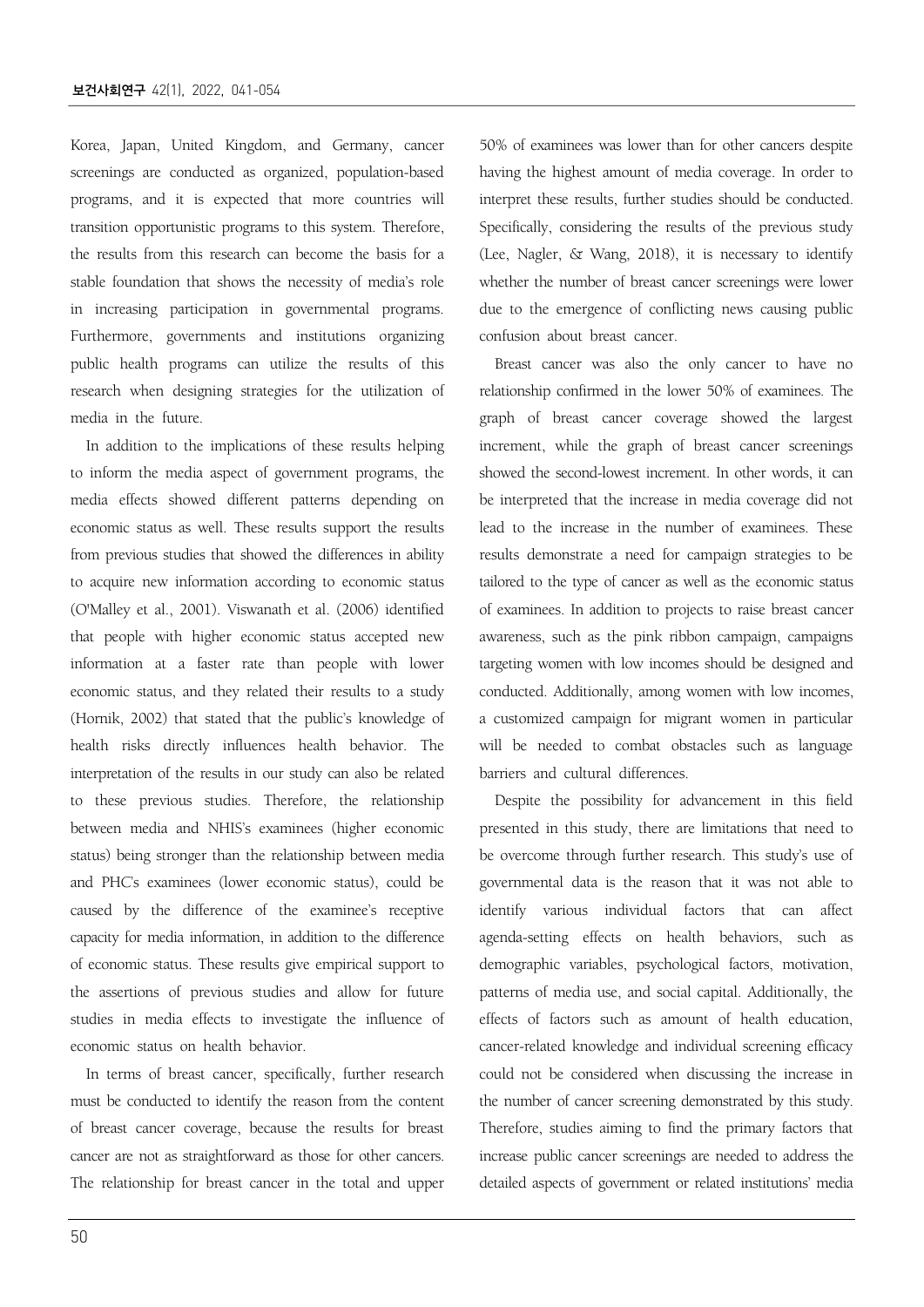campaign designs. Furthermore, this research only considered online articles, so the results of this research should not be generalized. Future studies should be conducted regarding other media sources (i.e. television, YouTube, twitter and so on).

Finally, the study of agenda-setting effects on health issues can better explain the legislative process developing media agenda into policy agenda. One of the media's most powerful roles is to galvanize the public into taking action on what is not easily changed and to create an environment where such public opinion should be discussed as policy agenda in legislative or administrative agencies (Dearing,

1989; Sato, 2003). Ultimately, future research for agenda-building must be conducted to track what changes have been made in society by policy agenda.

안서현은 이화여자대학교에서 커뮤니케이션·미디어학과 박사과정 을 수료했다. 주요 관심분야는 헬스 커뮤니케이션, 매스 커뮤니케이 션 이론, 미디어 심리이며, 현재 매체 효과를 설명하는 심리 변인과 관련해 연구하고 있다. (E-mail: seohyun8464@naver.com)

이건호는 University of Missouri-Columbia(석사), University of Texas-Austin(박사)에서 Journalism 학위를 받았으며, 이화여자대학 교에서 교수로 재직 중이다. 주요 관심분야는 취재와 보도, 정치 커 뮤니케이션, 언론 사상 등이며, 현재 매체 효과론, 취재원 인용 방식, 보도 공정성 등을 연구하고 있다. (E-mail: buildsky@ewha.ac.kr)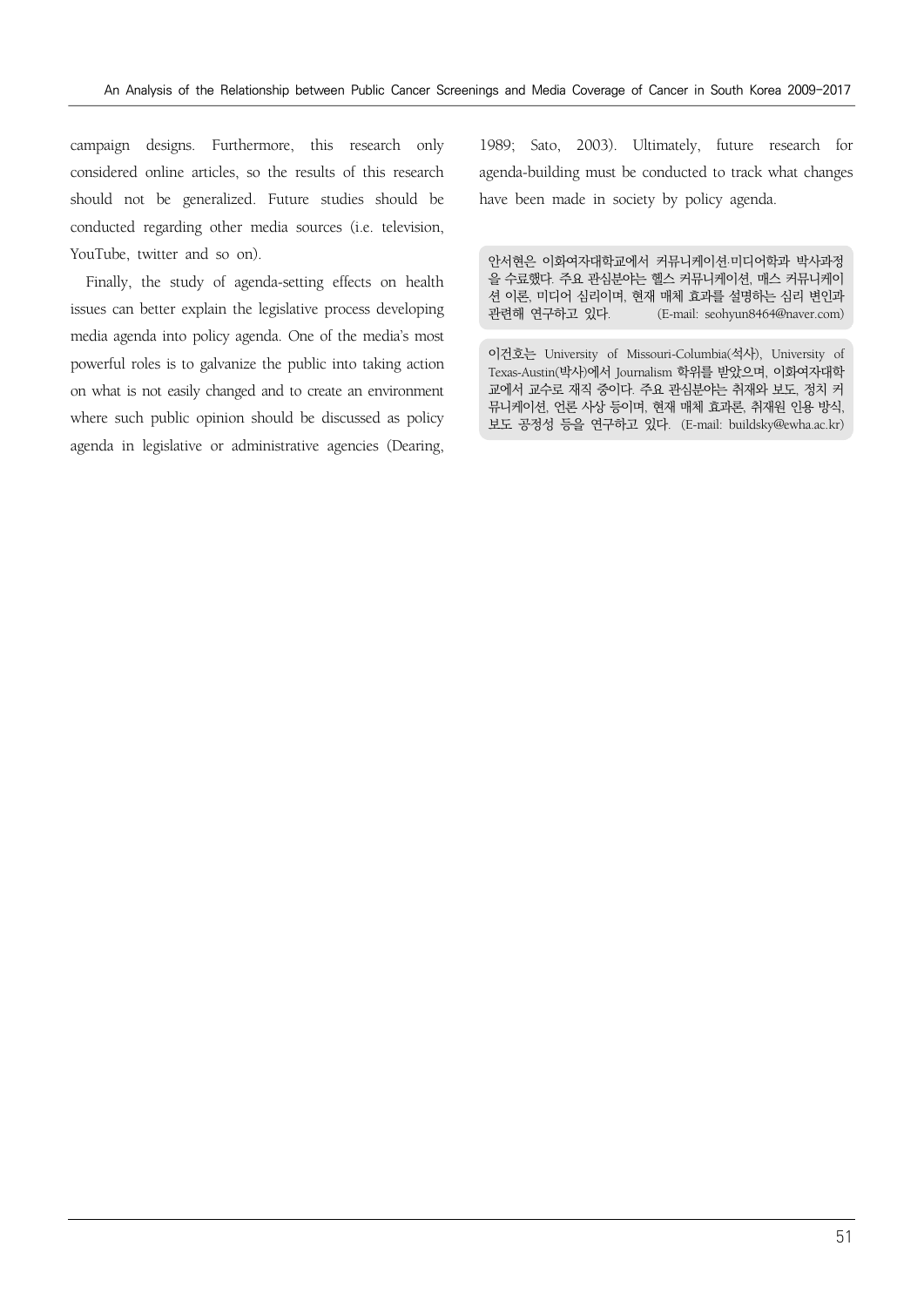#### **Reference**

- Allemani, C,. Matsuda, T., Di Carlo, V., Harewood, R., Matz, M., Nikšić. M,, et al. (2018). Global surveillance of trends in cancer survival 2000-14 (CONCORD-3): analysis of individual records for 37,513,025 patients diagnosed with one of 18 cancers from 322 population-based registries in 71 countries. *Lancet, 391*(10125), pp.1023-1075. https://doi. org/10.1016/S0140-6736(17)33326-3.
- Brown, M. L., & Potosky, A. L. (1990). The presidential effect: The public health response to media coverage about Ronald Reagan's colon cancer episode. *Public Opinion Quarterly, 54*, pp.317-329. https://doi.org/10.1086/269209.
- Bryant, J., & Miron, D. (2004). Theory and research in mass communication. *Journal of Communication, 54*(4), pp.662-704. https://doi.org/10.1111/j.1460-2466.2004.tb 02650.x.
- Camaj, L. (2014). Need for orientation, selective exposure, and attribute agenda-Setting effects. *Mass Communication and Society, 17*, pp.689-712. https://doi.org/10.1080/15205436. 2013.835424.
- Cohen, E., Caburnay, C. A., Luke, D. A., Rodgers, S., & Cameron, G. T. (2008). Cancer coverage in general audience and Black newspapers. *Health Communication, 23*, pp.427-435. https://doi.org/10.1080/10410230802342176.
- Cram, P., Fendrick, A. M., Inadomi, J., Cowen, M. E., Carpenter, D., & Vijan, S. (2003). The impact of a celebrity promotional campaign on the use of colon cancer screening - The Katie Couric effect. *Archives of Internal Medicine, 163,* 1601-1605.
- Dearing, J. W. (1989). Setting the polling agenda for the issue of AIDS. *Public Opinion Quarterly, 53*, pp.309-329. https://doi.org/10.1086/269155.
- Dixon, H., Warne, C., Scully, M., Dobbinson, S., & Wakefield, M. (2014). Agenda-Setting Effects of Sun-Related News Coverage on Public Attitudes and Beliefs About Tanning and Skin Cancer. *Health Communication, 29*(2), pp.173- 181. https://doi.org/10.1080/10410236.2012.732027.
- Fink, R., Roeser, R., Venet, W., Strax, P., Venet, L., & Lacher, M. (1978). Effects of news events on response to a breast cancer screening program. *Public Health Reports, 93*,

pp.318-327.

- Fortunato, J. A. (2014). Setting the media agenda: A study of Angelina Jolie's op-ed announcing her undergoing a preventative double mastectomy. *The Florida Communication Journal, 42*(1), pp.1-9.
- Guo, L., & Vu, H. T. (2018). Media vs. Reality: Who sets the public agenda on health? *The Agenda Setting Journal, 2*(1), pp.3-24. https://doi.org/10.1075/asj.16020.guo.
- Hornik, R. (2002). Public health communication: Making sense of contradictory evidence. In R. C. Hornik (Ed.), *Public health communication: Evidence for behavior change* (pp. 1-19). Mahwah, NJ: Lawrence Erlbaum Associates, Inc.
- Hornik, R., Parvanta, S., Mello, S., Freres, D., Kelly, B., & Schwartz, J. S. (2013). Effects of scanning (routine health information exposure) on cancer screening and prevention behaviors in the general population. *Journal of Health Communication, 18*, pp.1422-1435. https://doi.org/10.1080/ 10810730.2013.798381.
- Hurley, R. J., Riles, J. M., & Sangalang, A. (2014). Online cancer news: Trends regarding article types, specific cancers, and the cancer continuum. *Health Communication, 29*(1), pp.41-50. https://doi.org/10.1080/10410236.2012.715538.
- Iyengar, S., & Kinder, D. R. (1987). News that matters: Agenda-setting and priming in a television age. News that Matters: Agenda-Setting and Priming in a Television Age.
- Kim, S. H., Scheufele, D. A., & Shanahan, J. (2002). Think about it this way: Attribute agenda-setting function of the press and the public's evaluation of a local issue. *Journalism & Mass Communication Quarterly, 79*(1), pp.7-25. https://doi. org/10.1177/107769900207900102.
- Korean Ministry of Health and Welfare. (2020, March). *Governmental Guidance on Cancer Screening Services in 2020*. Retrieved from http://www.mohw.go.kr/react/jb/sjb 030301vw.jsp?PAR\_MENU\_ID=03&MENU\_ID=032901& CONT\_SEQ=353037 (2021. 5. 10.)
- Leask, J., Hooker, C., & King, C. (2010). Media coverage of health issues and how to work more effectively with journalists: a qualitative study. *BMC Public Health, 10*, pp.1-7. https://doi.org/10.1186/1471-2458-10-535.
- Lee, C. J., Nagler, R. H., & Wang, N. (2018). Source-specific exposure to contradictory nutrition information: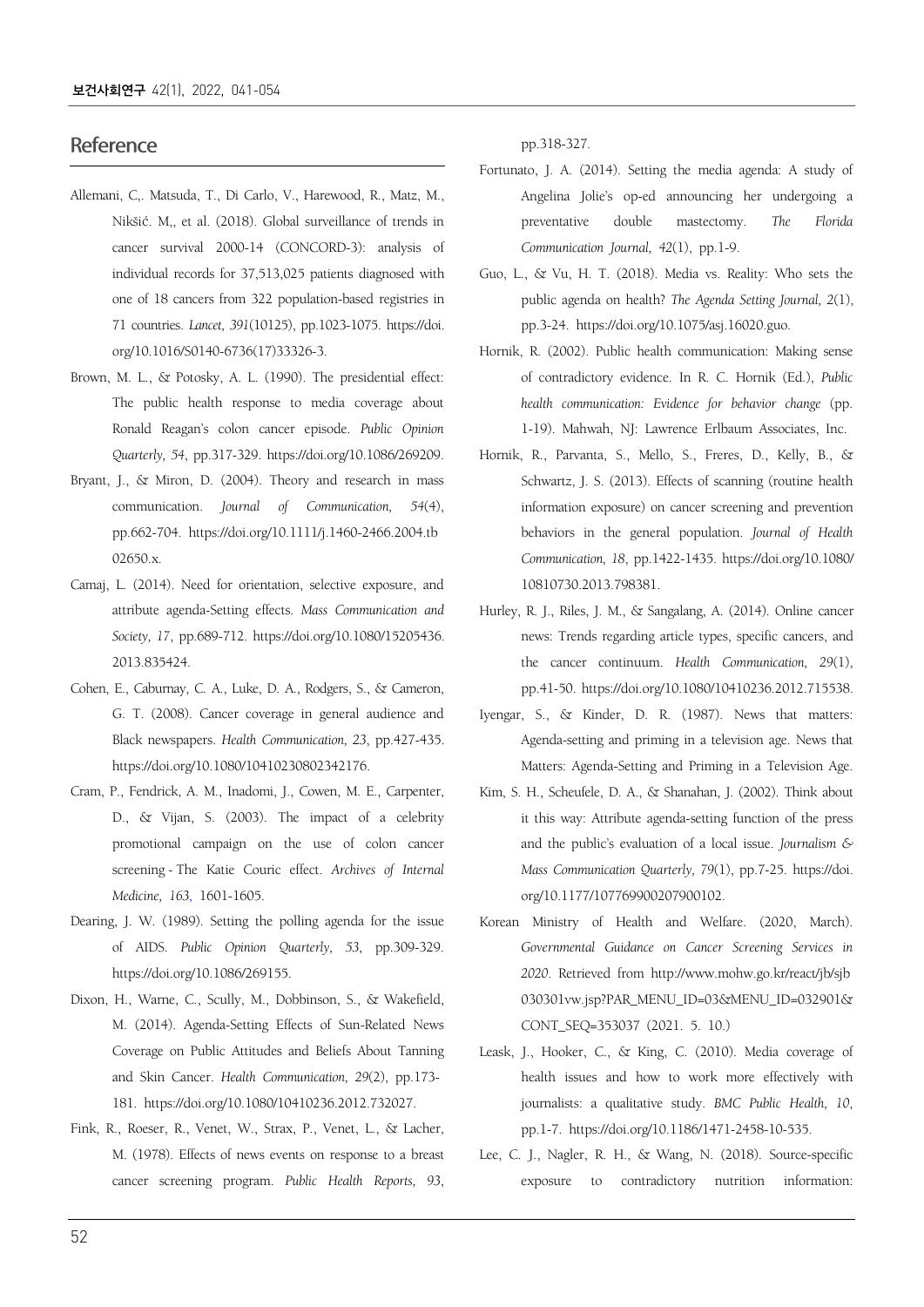Documenting prevalence and effects on adverse cognitive and behavioral outcomes. *Health communication, 33*(4), pp.453-461. https://doi.org/10.1080/10410236.2016.1278 495.

- Mausner, J. S., & Bahn, A. K. (1974). *Epidemiology: An introductory text*. Philadelphia: W. B. Sanders.
- McCombs, M., & Valenzuela, S. (2020). *Setting the agenda: Mass media and public opinion*. Cambridge, UK: Polity Press.
- McCombs, M. E. (2010). Extending our theoretical maps: Psychology of agenda-setting. *Central European Journal of Communication, 2*(5), pp.197-206.
- McCombs, M. E., Shaw, D. L., & Weaver, D. H. (2014). New directions in agenda-setting theory and research. *Mass Communication and Society, 17*(6), pp.781-802. doi: 10. 1080/15205436.2014.964871.
- McGuire, W. J. (1974). Psychological motives and communication gratification, in J. G. Blumler and E. Katz (eds.) *The Uses of Mass Communications: Current Perspectives on Gratifications Research*. Beverly Hills: Sage.
- Moon, S. (2011). Attention, attitude, and behavior: Second-level agenda-setting effects as a mediator of media use and political participation. *Communication Research, 20*(10), pp.1-22. https://doi.org/10.1177/0093650211423021.
- Ogata Jones, K., Denham, B. E., & Springston, J. K. (2006). Effects of mass and interpersonal communication on Breast Cancer screening: Advancing agenda-setting theory in health contexts. *Journal of Applied Communication Research, 34*(1), pp.94-113. https://doi.org/10.1080/00909880500 420242.
- O'Malley, M. S., Earp, J. A., Hawley, S. T., Schell, M. J., Mathews, H. F., & Mitchell, J. (2001). The association of race/ethnicity, socioeconomic status, and physician recommendation for mammography: who gets the message about breast cancer screening? *American journal of public health, 91*(1), pp.49-54. https://doi.org/10.2105/ajph.91. 1.49.
- Sato, H. (2003). Agenda setting for smoking control in Japan, 1945-1990: Influence of the mass media on national health policy making. *Journal of Health Communication,*

*8*(1), p.23. https://doi.org/10.1080/10810730305731.

- Schank, R. C., & Abelson, R. P. (2013). *Scripts, plans, goals, and understanding: An inquiry into human knowledge structures*. Psychology Press.
- Schwitzer, G., Mudur, G., Henry, D., Wilson, A., Goozner, M., Simbra, M., Sweet, M., & Baverstock, K. A. (2005). What are the roles and responsibilities of the media in disseminating. *Health Information? PLoS Med 2*(8), e321. https://doi.org/10.1371/journal.pmed.0020321.
- Soumerai, S. B., Ross-Degnan, D., & Kahn, J. S. (1992). Effects of professional and media warnings about the association between aspirin use in children and Reye's syndrome. *Milbank Quarterly, 70*, pp.155-182. https://doi.org/10.23 07/3350088.
- Stryker, J. E., Moriarty, C. M., & Jensen, J. D. (2008). Effects of newspaper coverage on public knowledge about modifiable cancer risks. *Health communication, 23*(4), pp.380-390.
- Tang, L., & Park, S. (2017). Sun exposure, tanning beds, and herbs that cure: An examination of skin cancer on Pinterest. *Health Communication, 32*(10), pp.1192-1200. https://doi.org/10.1080/10410236.2016.1214223.
- Viswanath, K., Breen, N., Meissner, H., Moser, R. P., Hesse, B., Steele, W. R., et al. (2006). Cancer knowledge and disparities in the information age. *Journal of Health Communication, 11*(Suppl. 1), pp.1-17. https://doi.org/10. 1080/10810730600637426.
- Weaver, D. H. (2007). Thoughts on agenda setting, framing and priming. *Journal of Communication, 57*, pp.142-147. https://doi.org/10.1111/j.1460-2466.2006.00333.x.
- WHO, World Health Organization. (2020). *WHO report on cancer: setting priorities, investing wisely and providing care for all*. Geneva.
- Yanovitzky, I., & Blitz, C. L. (2000). Effect of media coverage and physician advice on utilization of breast cancer screening by women 40 years and older. *Journal of Health Communication, 5*(2), pp.117-134. https://doi.org/10.1080/ 108107300406857.